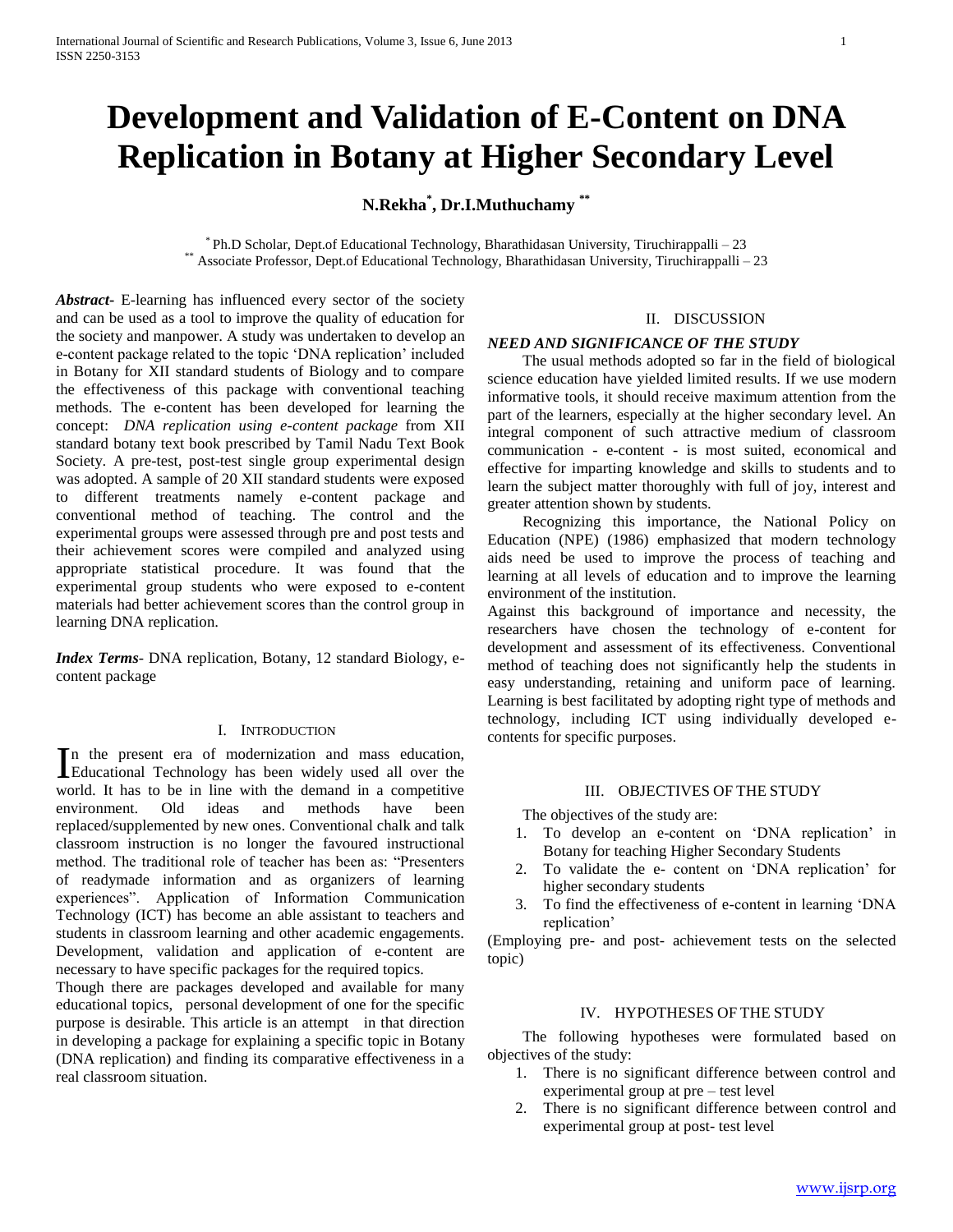- 3. There is no significant difference between the pre-test and post test scores of the control group
- 4. There is no significant difference between the pre- test and post- test scores of the experimental group

# V. DEVELOPMENT OF E-CONTENT

 The development of e-content for the study includes the following different steps:

- $\triangleright$  Planning of e-content.
	- Frame the objectives
	- Consider the learners
	- Prepare the specifications
- $\triangleright$  Preparation of script writing
- Making a story board for video/audio
- $\triangleright$  Video shooting
- $\triangleright$  Editing the pictures/ narrations
- Merging of text, voice, graphics, sound, video and animations
- Designing the e-content **:**
	- Planning a script for e-content in consultation with subject experts/teachers of the concerned subject
	- Editing the script with the help of technical experts and software programmers.

# VI. VALIDATION OF E-CONTENT

- > The e-content material in Botany was screened to a group, consisting of experts in the subject, to ascertain subject matter.
- $\triangleright$  Service of senior teachers, who were handling the subject (Botany) at higher secondary level utilized.
- $\triangleright$  The faculty in the University Department of Educational Technology ascertained validity of the e-content - both production and subject matter.
- Technical validity from "Teacher Oriented Televised Education" Studio Staff (TOTE studio).

#### *VII.* METHODOLOGY IN BRIEF

 The higher secondary students from two different schools situated in rural area of Pudukkottai District were randomly selected (Kothari, 2008) as sample for the study. In each school 20 students have been selected for experimental group and another 20 students for control group on the basis of pre achievement scores. Here both the groups were equally matched in terms of their knowledge at Pre-test level. The study followed pre test, post test equivalent groups design. The samples of two groups were subjected to different treatments. After one week the experimental group was taught through the e-content and the control group with the traditional teaching. At the end of the treatment, the post-achievement test was administered to them. The difference between the mean scores of control and experimental group was analyzed by using appropriate statistical techniques -mean, standard deviation and t-test (Aggrawal, 2000). The results are tabulated in Tables 1-4.

## VIII. DATA ANALYSIS

 *Hypothesis 1* (No difference in the pre achievement test 'mean score' in the two groups)

# **Table 1: Comparison of pre test-test scores of experimental and control groups**

| Groups<br>compared    | of<br>No.<br>students | Mean | S.<br>D. | $\ddot{\ }$<br>value | of<br>Level<br>significance |
|-----------------------|-----------------------|------|----------|----------------------|-----------------------------|
| Control<br>group      | 20                    | 11.4 | 3.24     | 0.28                 | <b>Not</b><br>significant   |
| Experimental<br>group | 20                    | 11.2 | 3.10     |                      |                             |

 The calculated t-value 0.28 is less than the critical value 2.10 corresponding to the 0.01 level of significance. This implies that the control group and experimental group do not differ significantly in the level of achievement at pre test, agreeing with the hypothesis1.

 *Hypothesis 2* (No difference in the post achievement test scores in the two groups)

# **Table 2: Comparison of post-test scores of experimental group and control group**

| <b>Groups</b>   | of<br>No. | Mean | S.   | 4 <sup>5</sup> | of<br>Level  |
|-----------------|-----------|------|------|----------------|--------------|
| <b>Compared</b> | students  |      | D.   | value          | significance |
| Control         | 20        | 13.5 | 3.35 |                |              |
| group           |           |      |      | 3.43           | Significant  |
| Experimental    | 20        | 17.8 | 3.56 |                |              |
| group           |           |      |      |                |              |

 The calculated t-value 3.43 is greater than the critical value 2.10 corresponding to 0.01 level of significance. This implies that the control group and experimental group differ significantly in their achievement at post test; this is contrary to hypothesis 2. Further, it is concluded that the experimental group has better level of achievement than the control group. This indicates that e-content material is more effective than traditional instruction.

 *Hypothesis 3* (no significant difference between pre- and post- test scores of control group)

| Table 3: Comparison of pre-test and post-test scores of |  |
|---------------------------------------------------------|--|
| control group.                                          |  |

| <b>Control</b><br>Group | of<br>No.<br>students | <b>Mean</b> | S.D.  | $\ddot{\mathbf{f}}$<br>value | of<br>Level<br>significance |
|-------------------------|-----------------------|-------------|-------|------------------------------|-----------------------------|
| Pre-test                | 20                    | 11.42       | 3.051 | 0.77                         | <b>Not</b><br>significant   |
| Post-test               | 20                    | 12.25       | 3.42  |                              |                             |

 The calculated t- value 0 .77 is less than the critical value 2.07 corresponding to 0.01 level of significance. This implies that the pre-test and post- test scores of control group do not